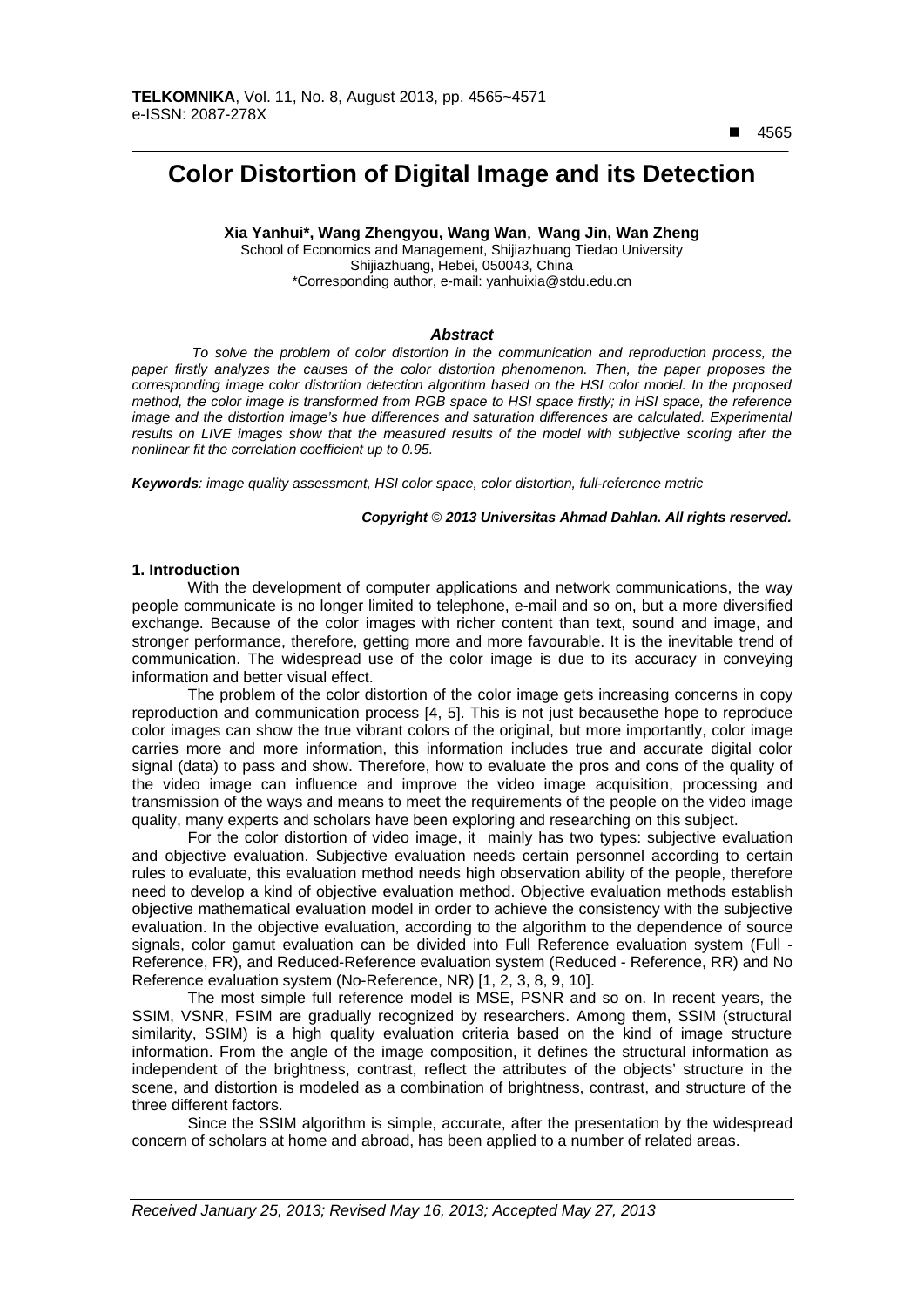This article is based on the HSI color model, proposes the full reference image gamut distortion detection algorithm. In the HSI space, calculate the reference image and distorted image differences of hue and saturation differences. LIVE library related experiments show the effectiveness of the proposed algorithm.

The paper is organized as follows: Section I is the introduction (Introduction), Section 2 analyzes the causes of color distortion. Based on Section 3 HSI color model, Section 4 proposes the color distortion detection algorithm and the related experiments. And lastly, Section 5 draws conclusions.

#### **2. Color Distortion Analysis**

In the digital video image acquisition, processing (such as video image compression), the transmission and recording of the process, due to the imperfect imaging system, the processing method, the transmission medium and recording apparatus, combined with the movement of objects, defocus reasons, inevitably brought some image color distortions.

In the aspects of the video image coding, first, by motion to compensate the remove temporal redundancy, then an image is divided into a 8\*8 pixel lattice, using the DCT (Discrete Cosine Transform) to remove spatial redundancy within each lattice, after the DCT completed to quantify and restructuring, the entire compression process greatly reduces the bit rate. However, the bit rate reduction is inevitably a loss of some of the original video information, the larger the compression is, the larger the color gamut differences between the coded image and the original image.

In the process of the image scanning process, the image is needed to split into discrete pixels, then collect each pixel's R, G, B information on the manuscript [6, 7, 11] point by point and row by row. During the scanning process, loss of the pixel color information will be caused Based on the acquisition of the image information in the image processing, all colors are carried out, and the color information of the image can not be increased. Therefore, for photo originals, scanning is a very critical aspect of the image processing, slightly improper operation will cause the color distortion of the video image.

In the channel transmission link, on the one hand due to the instability of the channel, packet loss or error may occur, so that make the image after transmission occurs the different degree of color distortion, these problems will directly affect the quality of the color gamut of the distorted image. On the other hand, the color gamut of the image quality will be decreased, with increasing transmission distance, and when the amount of image data exceeds a certain value, network congestion situation will be more serious.

## **3. HSI Color Space Model**

HSI color space is a departure from the human visual system, which uses the Hue (Hue), color Saturation (Saturation), and Intensity (Intensity) to describe the color. HSI is to describe the color of a point inside the cylinder, the central axis of the cylindrical value since the black at the bottom to the top is white and among them is gray, angle around the axis corresponds to "hue", to this axis's distance corresponds to the "saturation", and the distance along this axis corresponds to the "brightness". As shown in Figure 1, the alpha angle is the color H, a value of  $0^{\circ}$ ~360°,  $0^{\circ}$  is red, 120° is green, 240° is blue, point on the disc to the center's distance represents the saturation S, its value is  $0 \sim 1$ , the center of the circle is 0.5, when  $I = 1$  indicates the brightest is white, when  $I = 0$  indicates the darkest is black [12-17].

This color space has two features, the first one is independent of the luminance component and the image color information; The second, Hue and saturation components is closely connected with the way people feel. This design approach reflects the way people observe the color. At the same time, it is conducive to the image processing.

This paper takes the color information based on HSI model, doed color distortion detection to the image. There are three reasons to select the model: (1) People's perception of colors through the light stimulation, color feeling, color perception, eventually formed three understandings of the object color: the category of the color, the purity of the color, the brightness of the color, while according to the above description, the three components of the HSI color model exactly corresponding with people's understanding of color, meet the people's visual habits and visual psychology, which is conducive to the use of computer knowledge; (2)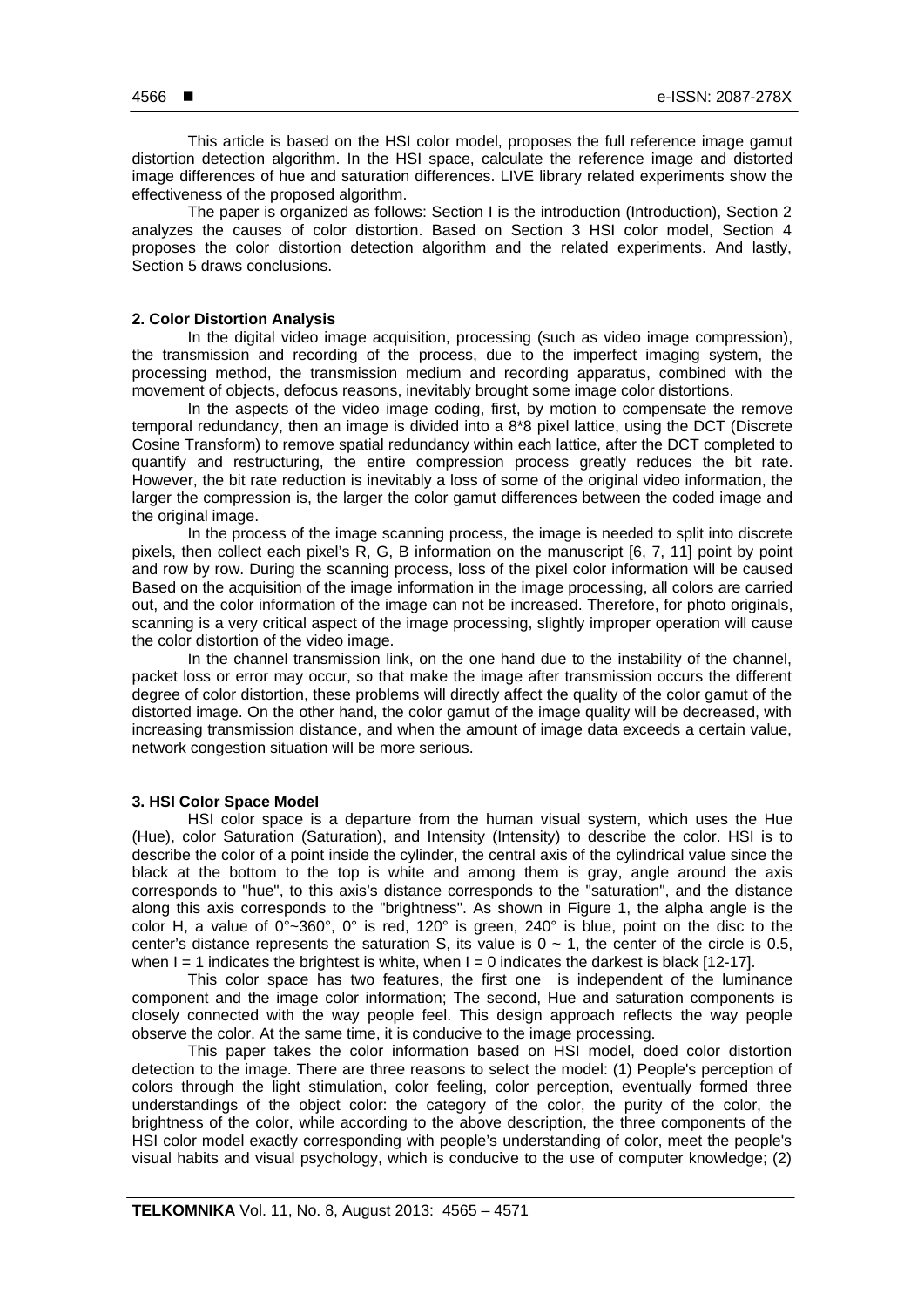**TELKOMNIKA** e-ISSN: 2087-278X

In the HSI color model, make the color feeling from human visual transformate into a particular numerical representation, so the program can easily use the color information, while in the RGB model, although use numerical represent color, but the program cannot base on human visual judgment mechanism effectively using the information contained in it, and the relationship among the three primary colors is big. (3) HSI color model separates the color information and the brightness information, H and S component represent color, I component represents light intensity, this point is particularly useful for the situation that process the various parts of the image luminance variation is large. The HSI color model enables us to use the difference of image color to get the purposes of detecting color distortion.

#### **4. The Graphics Color Distortion Detection based on the HSI Model 4.1. The Image is Converted to the RGB Color Model**

RGB color mode type, obtains a variety of colors through the change of the three color channels red (R), green (G), blue (B) and the superposition among them, RGB represents the red, green, and blue channels. The paper uses Equation (1), (2) and (3) to calculate the average value from the red, green and blue channels.

$$
R \dagger \frac{1}{MN} \prod_{i \uparrow i}^{M} r_{ij} \tag{1}
$$

$$
G \uparrow \frac{1}{MN} \bigvee_{i \uparrow 1}^{M} g_{ij} \tag{2}
$$

$$
B \uparrow \frac{1}{MN} \bigvee_{i \uparrow 1}^{M} \bigvee_{j \uparrow 1}^{N} b_{ij} \tag{3}
$$

The R, G and B respectively represent the average values of red, green and blue; M and N

respectively represent the height and width of the frame of the digital image:  $r_{ij}$ ,  $g_{ij}$ ,  $b_{ij}$ respectively represents the three colors red, green and blue pixels band intensity.

#### **4.2. The RGB Color Model is Converted into HSI Model**

RGB color model based on the Cartesian coordinate system, each color appears in the red, green, and blue primaries spectral components, the model is very satisfactory to the hardware's implementation, and matches the fact that human eye is sensitive to red, green, and blue, but do not reflect the essential differences among the colors, can not be consistent with human's perception of color. In order to easily describe the color image conducting color description, so as to in line with human's feeling facts of color, this paper is based on the HSI color model. Using this model, it can in the color image from the color information carried by erasing the intensity component's impact, so that make the description of the light intensity of the image's brightness information independent with the description of the hue and saturation of the image's color information.

For a given color image which stored as RGB format, after converting it to HSI model space, while the color distortion detection only use the hue and saturation, and its image's H and S components can be calculated by the following methods (4), (5) and (6).

$$
\mathbf{r} \uparrow \cos^2 \left| \frac{0.5 \cdot \mathbf{\hat{F}} \mathbf{R} \, \text{IGf} \, \mathbf{\hat{G}} \, \mathbf{\hat{F}} \mathbf{R} \, \text{IGf} \, \mathbf{\hat{G}} \, \mathbf{\hat{F}} \mathbf{R} \, \text{IGf} \right| \tag{4}
$$

$$
\mathsf{Hue} = \begin{bmatrix} & \text{if } B \cap G \\ 360 \text{ } 1 \end{bmatrix} \tag{5}
$$

Saturation=
$$
1 \frac{3 \cdot \hat{F} \cdot \hat{J} \cdot \hat{F} \cdot R \cdot G \cdot B \cdot \hat{f} \cdot \hat{f}}{\hat{F} R \cdot G \cdot G \cdot B \cdot \hat{f}}
$$
 (6)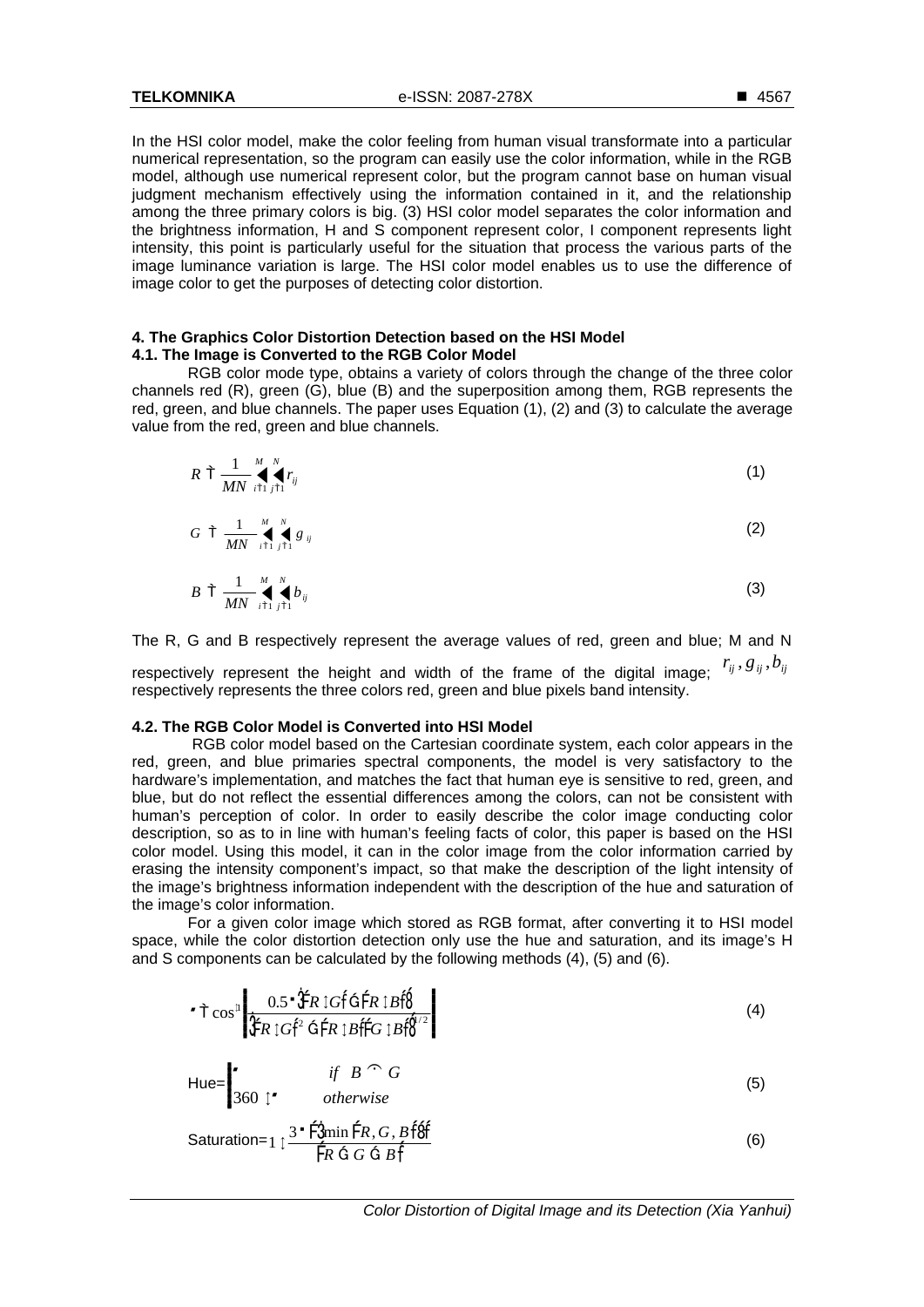According to the formula (1), (2) and (3) R, G, B values was normalized to the range  $\hat{3}0.1\hat{8}$ , the color Hue is normalized to the range  $\hat{A}$ ,  $2 \cdot \hat{B}$  using the value which gets from Equation (5) and divide it by 360, while the components of the Saturation itself has been in the range of  $30.18$ . which no longer need to be normalized .

### **4.3. Image Color Distortion Detection**

In order to measure the color distortion of the image, we calculated the reference image and the distorted image's average hue and saturation values [18, 19, 20, 21]. Figure 1 shows that the reference image and the distorted image represents the hue and saturation in HSI color model.

Here  $r_{1}$  and  $r_{2}$  respectively represents the reference image and the distortion image's hue; Here a and b respectively represent the reference image and the transmission image's Saturation.  $|\ulcorner_{1}\urcorner_{2}|$  represents the angle difference of the image of the reference image and the distortion image. In the full-reference, it can use the hue and saturation's difference of the reference image and the distorted image to approximately calculate the distortion of the image in the color gamut.







Image color can use reference images and distortion images hue and saturation common represent, Figure 3 shows the color distortion can use reference images and distortion images hue difference  $|\cdot|_1 \hat{p}_2|$  and reference images and distortion images saturation represent. Here a represents the reference image's saturation matrix, b represents the distortion image's saturation matrix, using the size of C to indicate the degree of color gamut's distortion matrix, Formula (7) is the calculation formula for C.

$$
C \uparrow \sqrt{a^2 \uparrow b^2 \downarrow 2^2 a^2 b^2 \cos \frac{4}{2} \downarrow^2} \uparrow^2
$$
 (7)

$$
c \uparrow \frac{1}{MN} \bigvee_{i \uparrow 1}^{M} C_{ij} \tag{8}
$$

c is the image's final detection result of the color gamut, among them M and N respectively represent the height and width of the frame of the digital image.

#### **4.4. Image Color Distortion Detection Results Analysis**

Using formula (1)-(8), to detect the color distortion of the image, and analyze the results. In order to detec the model that the color distortion of digital image detection based on HSI color space, using these data to test the performance of the evaluation algorithm, LIVE Image Quality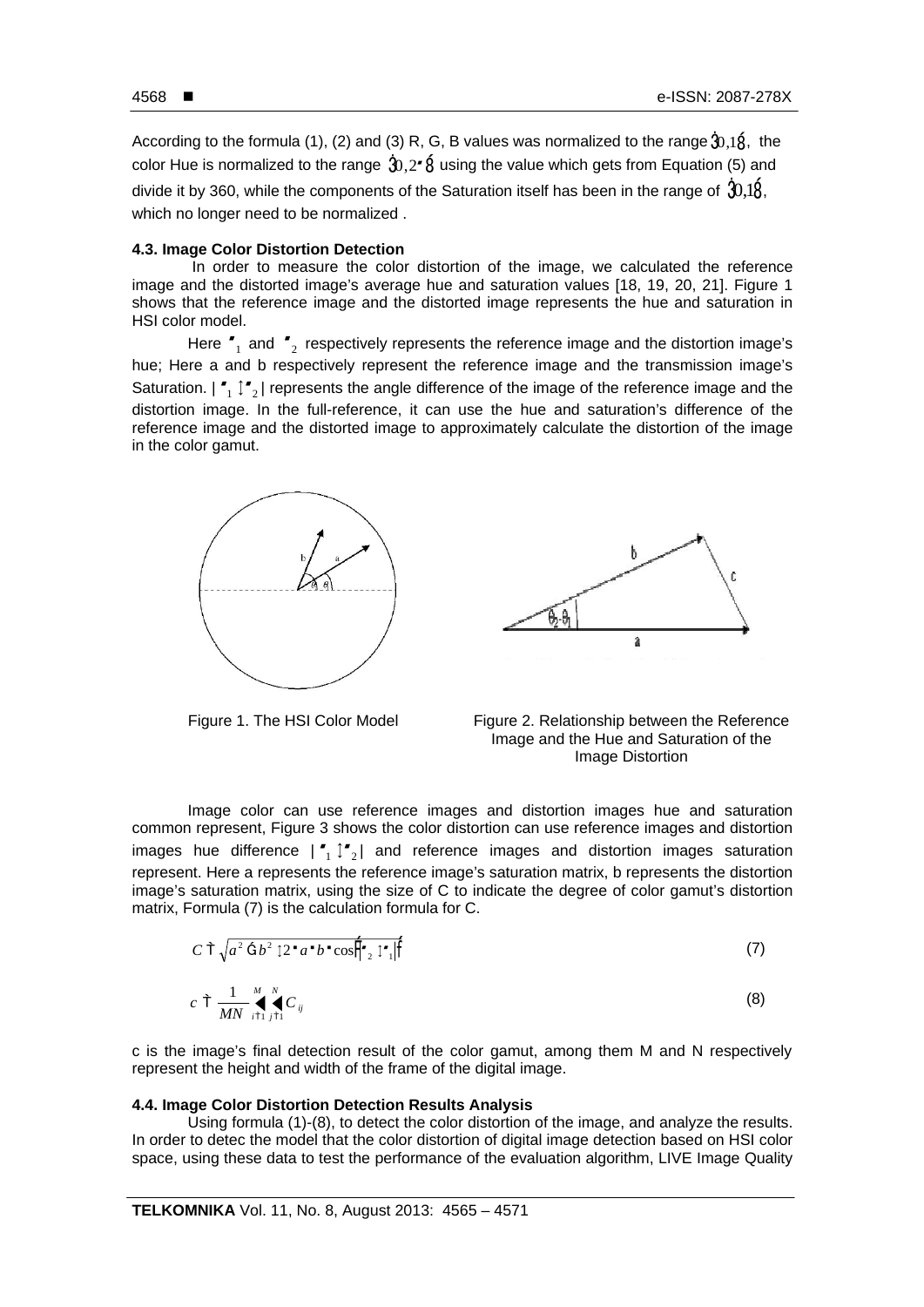Assessment Database generated in this case. The LIVE image library is a database which is provided by United States TEXAS University of image and video engineering laboratory, through a series of experiments obtain a subjective scoring of different degree of distortion. It contains five sub-library, 29 reference images and 982 estimated images, for jp2k (227 images), jpeg (223 images), whitenoise (174 images ), gblur (174 images), fast\_fading (174 images). In this paper, the images in wn sub-folder are chosen for experiments [14].

| Table1. Reference Image A based on HSI Model Image Color Distortion Detection Results |
|---------------------------------------------------------------------------------------|
|---------------------------------------------------------------------------------------|

|                    | HUE(Hue) | Saturation (Saturation) | Distortion of the color gamut c |
|--------------------|----------|-------------------------|---------------------------------|
| Reference image A  | 0.8926   | 0.093                   |                                 |
| Distortion image 1 | 0.8949   | 0.0885                  | 0.0931                          |
| Distortion image 2 | 0.8941   | 0.0909                  | 0.0452                          |
| Distortion image 3 | 0.8885   | 0.0391                  | 0.6935                          |
| Distortion image 4 | 0.8987   | 0.0776                  | 0.2873                          |
| Distortion image 5 | 0.8969   | 0.0833                  | 0.1956                          |











Distorted image 3 Distorted image 4 Distorted image 5

Figure 3. Experimental Image



According to the reference image A based on HSI model image color distortion detection results, we can see, after transmitting image 3's image color distortion is largest, occurred a more serious image distortion during the transmission; after transmission image 2's image color distortion is smallest, can approximate believe that didn't happen image color distortion during transmission. Other images occurs different degree of image color distortion during the transmission.

In order to show the objectivity of the evaluation of the experimental results, conducting image color distortion detection to 145 images in the image library, based on the subjective evaluation value, fitting with the color distortion detection results, after fitting the nonlinear regression correlation coefficient is 0.95.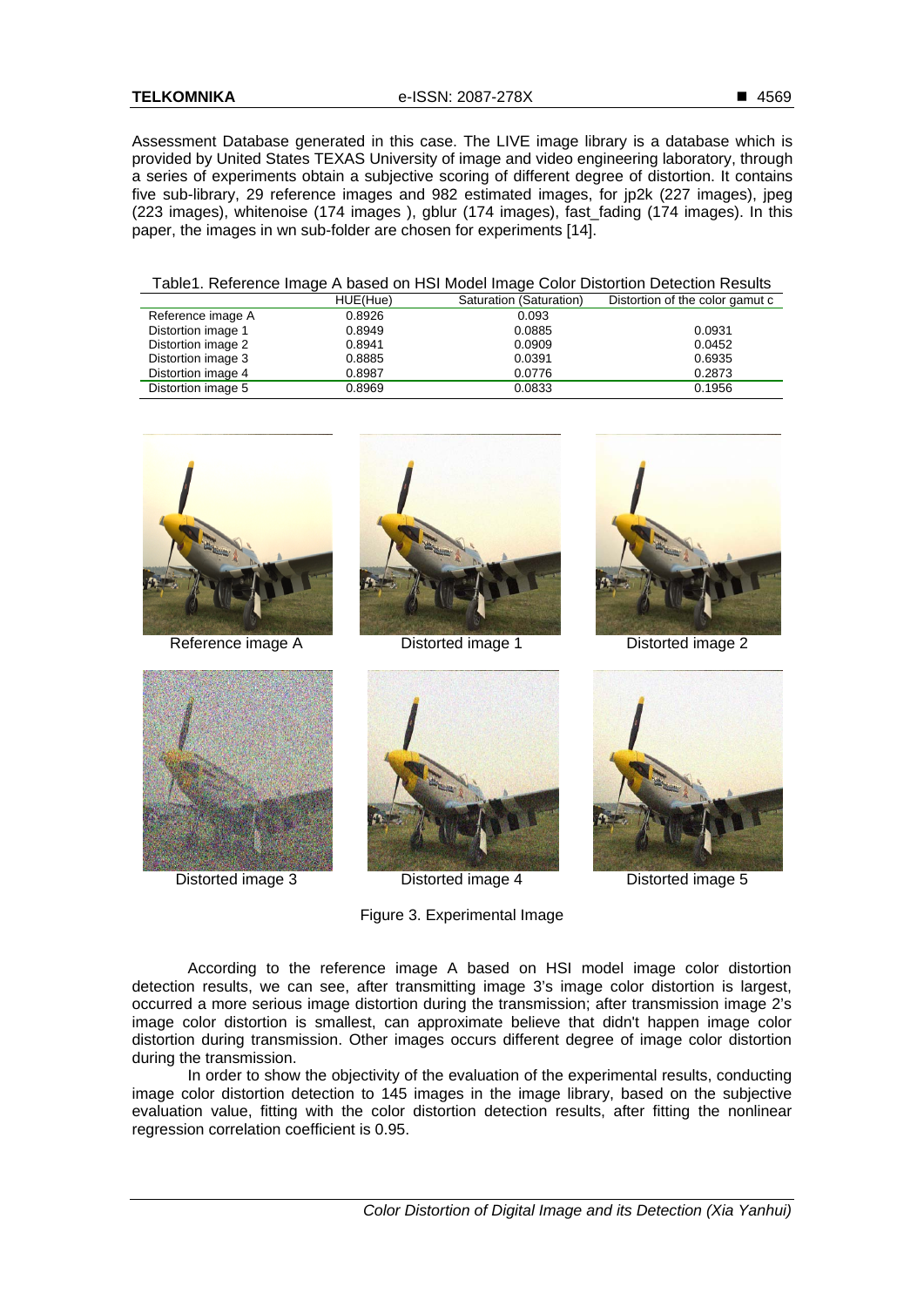

Figure 4. Proposed Algorithm Fitting with the Subjective Evaluation Value

From fitting effect, the algorithm's subjective and objective assessment have a good consistency, also reflects the effectiveness of the model.

#### **5. Conclusion**

With the rapid development of information technology, people put forward higher requirements on the quality of the image transmission. Further study of the image color distortion detection, improving the foundation of image color gamut matching technology, can improve the users feelings of using digital TV, mobile video, IPTV business, and improve the operation and maintenance quality of the operators, and has important practical significance and market value to promote the application and popularization of digital TV, mobile video, IPTV.

 In this paper, the color distortion problem of image in the process of communication and replication reproduction, based on reference the existing work, in-depth analysis of the causes of the color distortion. Based on the HSI color model, the paper proposed the corresponding image color distortion detection algorithm. Firstly, the true color image converted from RGB space to HSI space, and then calculating a reference image and a distorted image's hue differences and saturation differences. LIVE library's related experiments show, the model test results and subjective scoring after nonlinear fitting has higher correlation coefficient, subjective and objective assessment have a good consistency.

Of course, due to the video image's final receiver is the person, so, study how to further meet the visual perception and visual interest to the image color distortion detection algorithm, and does not depend on the reference image's no-reference color distortion detection, will be the study direction and focus of the next phase.

#### **Acknowledgments**

This work was partially supported by the National Natural Science Foundation of China (No: 60963011, 61162009), and the Special Research Program of Shijiazhuang Tiedao University (Z9901501).

#### **References**

- [1] LI Yong-qiang, SHEN Qing-guo, ZHU Jiang, WANG Li. Overview of Video Quality Evaluation Methods. *Video Engineering.* 2006; (6): 74-82.
- [2] Lianfa Si, Wenjing Wang. Study on esitmation of color range. *Printing Field.* 2001; (2): 56-57.
- [3] Tong Yubing, Hu Weiwei, Yang Dongkai, Zhang Qishan. A Review on the Video Quality Assessment Methods. *Journal of Computer-Aided Design & Computer Graphics*. 2006; (5): 735-741.
- [4] Wang Shengzheng, Shi Chaojian. A Color Selection Method Based On The Two Color Spaces. *Computer Applications and Software*. 2004; (2): 114-116.